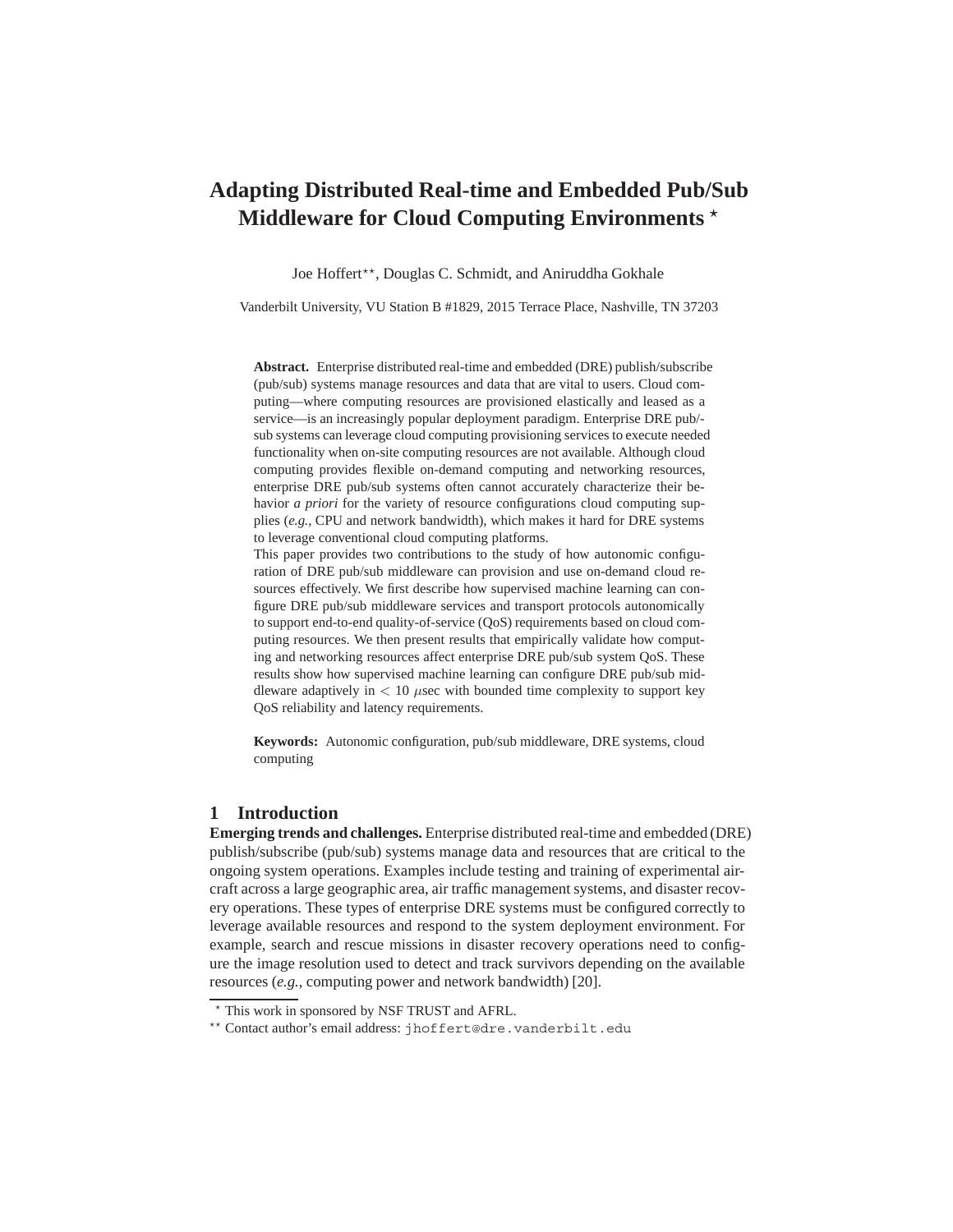Many enterprise DRE systems are implemented and developed for a specific computing/networking platform and deployed with the expectation of specific computing and networking resources being available at runtime. This approach simplifies development complexity since system developers need only focus on how the system behaves in one operating environment, thereby ameliorating considerations of multiple infrastructure platforms with respect to system quality-of-service (QoS) properties (*e.g.*, responsiveness of computing platform, latency and reliability of networked data, etc.). Focusing on only a single operating environment, however, decreases the flexibility of the system and makes it hard to integrate into different operating environments, *e.g.*, porting to new computing and networking hardware.

Cloud computing [6, 17] is an increasingly popular infrastructure paradigm where computing and networking resources are provided to a system or application as a service typically for a "pay-as-you-go" usage fee. Provisioning services in cloud environments relieve enterprise operators of many tedious tasks associated with managing hardware and software resources used by systems and applications. Cloud computing also provides enterprise application developers and operators with additional flexibility by virtualizing resources, such as providing virtual machines that can differ from the actual hardware machines used.

Several pub/sub middleware platforms (such as the Java Message Service [16], and Web Services Brokered Notification [14]) can (1) leverage cloud environments, (2) support large-scale data-centric distributed systems, and (3) ease development and deployment of these systems. These pub/sub platforms, however, do not support fine-grained and robust QoS that are needed for enterprise DRE systems. Some large-scale distributed system platforms, such as the Global Information Grid [1] and Network-centric Enterprise Services [2], require rapid response, reliability, bandwidth guarantees, scalability, and fault-tolerance.

Conversely, conventional cloud environments are problematic for enterprise DRE systems since applications within these systems often cannot characterize the utilization of their specific resources (*e.g.*, CPU speeds and memory) accurately *a priori*. Consequently, applications in DRE systems may need to adjust to the available resources supplied by the cloud environment (*e.g.*, using compression algorithms optimized for given CPU power and memory) since the presence/absence of these resources affect timeliness and other QoS properties crucial to proper operation. If these adjustments take too long the mission that the DRE system supports could be jeopardized.

Configuring an enterprise DRE pub/sub system in a cloud environment is hard because the DRE system must understand how the computing and networking resources affect end-to-end QoS. For example, transport protocols provide different types of QoS (*e.g.*, reliability and latency) that must be configured in conjunction with the pub/sub middleware. To work properly, however, QoS-enabled pub/sub middleware must understand how these protocols behave with different cloud infrastructures. Likewise, the middleware must be configured with appropriate transport protocols to support the required end-to-end QoS. Manual or *ad hoc* configuration of the transport and middleware can be tedious, error-prone, and time consuming.

**Solution approach** → **Supervised Machine Learning for Autonomous Configuration of DRE Pub/Sub Middleware in Cloud Computing Environments.** This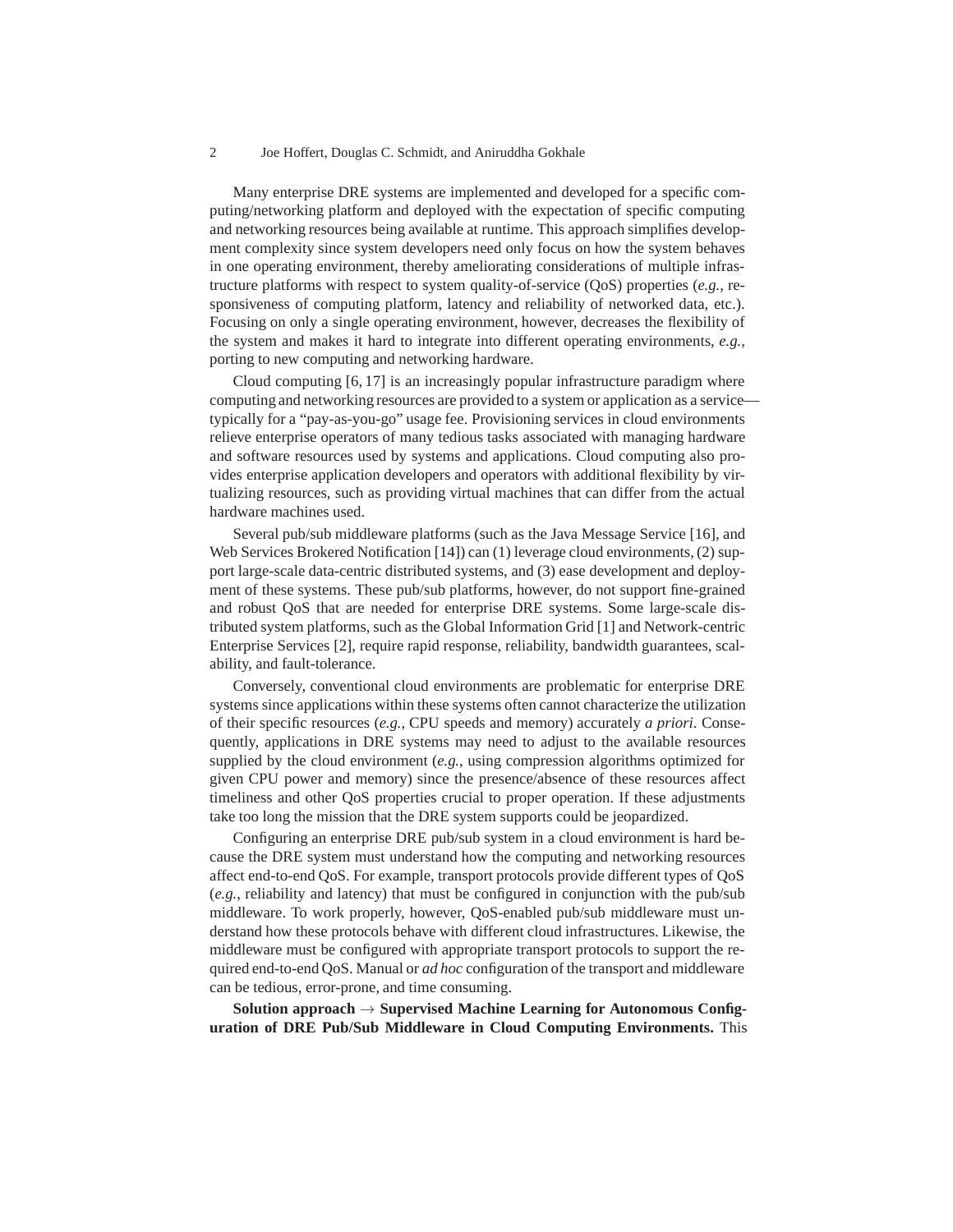paper describes how we are (1) evaluating multiple QoS concerns (*i.e.*, reliability and latency) based on differences in computing and networking resources and (2) configuring QoS-enabled pub/sub middleware autonomically for cloud environments based on these evaluations. We have prototyped this approach in the *ADAptive Middleware And Network Transports* (ADAMANT) platform, which addresses the problem of configuring QoS-enabled DRE pub/sub middleware for cloud environments. Our approach provides the following contributions to research on autonomic configuration of DRE pub/sub middleware in cloud environments:

• **Supervised machine learning as a knowledge base to provide fast and predictable resource management in cloud environments**. *Artificial Neural Network* (ANN) tools determine in a timely manner the appropriate transport protocol for the QoS-enabled pub/sub middleware platform given the computing resources available in the cloud environment. ANN tools are trained on particular computing and networking configurations to provide the best QoS support for those configurations. Moreover, they provide predictable response times needed for DRE systems.

• **Configuration of DRE pub/sub middleware based on guidance from supervised machine learning**. Our middleware is based on the *ADAptive Middleware And Network Transports*(ADAMANT), which uses the *Adaptive Network Transports*(ANT) [10] to select the transport protocol(s) that best address multiple QoS concerns for given computing resources. ANT provides infrastructure for composing and configuring transport protocols using the scalable reliable multicast-based Ricochet transport protocol [3] to enable trade-offs between latency and reliability to support middleware for enterprise DRE pub/sub systems in cloud environments.

We have implemented ADAMANT using multiple open-source pub/sub middleware implementations (*i.e.*, OpenDDS www.opendds.org and OpenSplice www. openslice.org) of the OMG Data Distribution Service (DDS) [18] specification. DDS defines a QoS-enabled DRE pub/sub middleware standard that enables applications to communicate by publishing information they have and subscribing to information they need in a timely manner. The OpenDDS and OpenSplice implementations of DDS provide pluggable protocol frameworks that can support standard transport protocols (such as TCP, UDP, and IP multicast), as well as custom transport protocols (such as Ricochet and reliable multicast).

Our prior work [10, 11] developed composite metrics to evaluate pub/sub middleware with various ANT-based transport protocols based on differences in application parameters (*e.g.*, number of data receivers and data sending rate) and evaluated multiple approaches for adapting to application parameter changes in a dedicated (*i.e.*, noncloud) operating environment without regard to changes in computing or networking resources. This paper extends prior work by (1) evaluating pub/sub middleware in a cloud environment to take into account differences in computing and networking resources and (2) conducting empirical evaluations of an artificial neural network machine learning tool with respect to timeliness and configuration accuracy.

We validated ADAMANT by configuring Emulab (www.emulab.net) to emulate a cloud environment that allows test programs to request and configure several types of computing and networking resources on-demand. We then applied several composite metrics developed to ascertain how ADAMANT supports relevant QoS concerns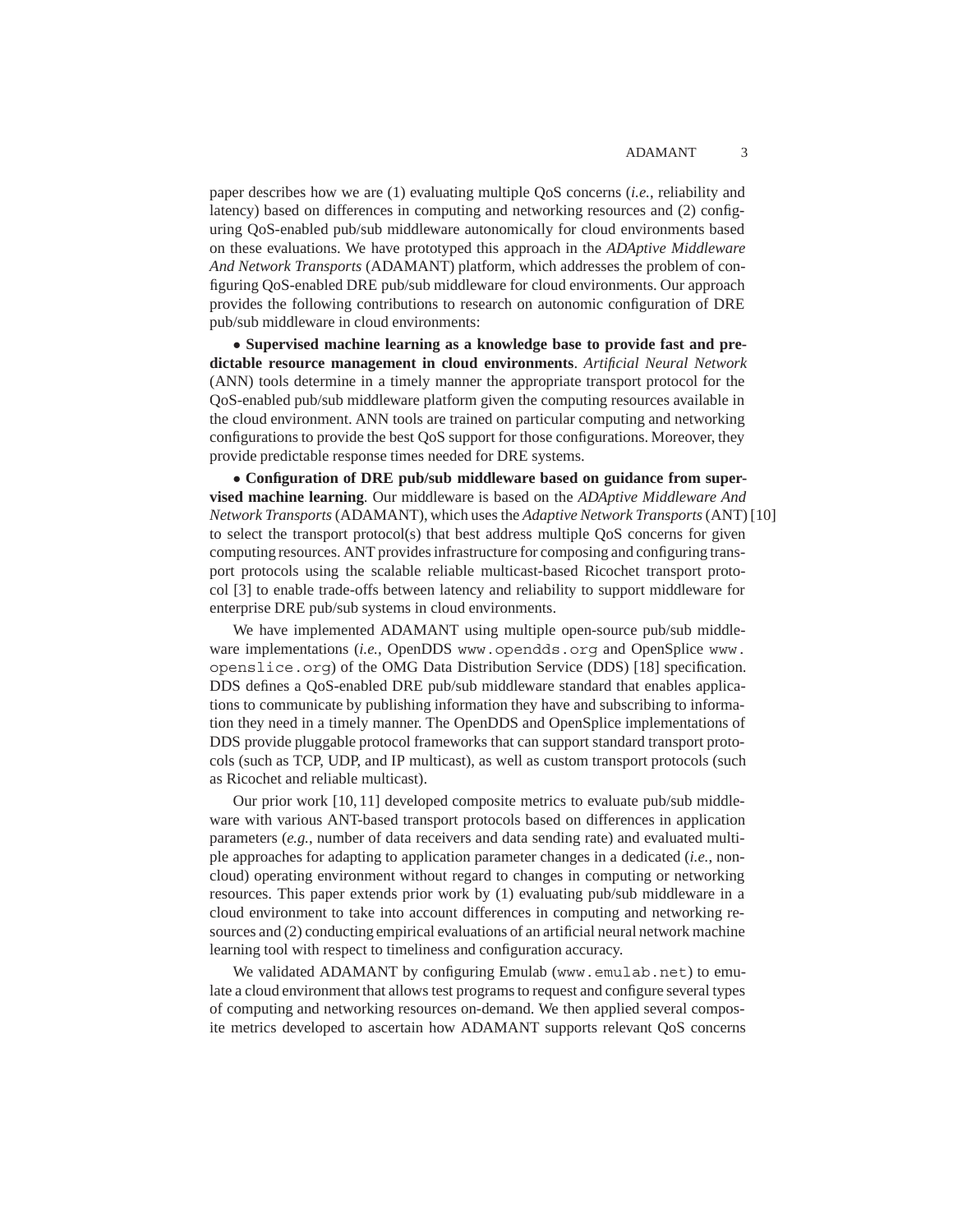for various Emulab-based cloud configurations. These metrics quantitatively measure multiple interrelated QoS concerns (*i.e.*, latency and reliability) to evaluate QoS mechanisms (such as transport protocols) used in QoS-enabled pub/sub DRE systems. Our supervised machine learning tools use the results of these composite metrics to determine the most appropriate transport protocol to apply in the Emulab cloud environment.

Paper organization. The remainder of this paper is organized as follows: Section 2 describes a representative search and rescue application to motivate the challenges that ADAMANT addresses; Section 3 examines the structure and functionality of ADAMANT and the supervised machine learning technique it uses to guide the configuration process; Section 4 analyzes the results of experiments conducted to validate ADAMANT in a cloud environment; Section 5 compares ADAMANT with related work; and Section 6 presents concluding remarks.

# **2 Motivating Example - Search and Rescue Operations in the Aftermath of a Regional Disaster**

This section describes a representative enterprise DRE pub/sub application in a cloud computing environment to motivate the challenges that ADAMANT addresses.

## **2.1 Search and Rescue Operations for Disaster Recovery**

To highlight the challenges of configuring enterprise DRE pub/sub systems for cloud environments in a timely manner, our work is motivated in the context of supporting search and rescue (SAR) operations that leverage cloud infrastructure. These operations help locate and extract survivors in a large metropolitan area after a regional disaster, such as a hurricane or tornado. SAR operations can use unmanned aerial vehicles (UAVs), existing operational monitoring infrastructure (*e.g.*, building or traffic light mounted cameras intended for security or traffic monitoring), and (temporary) datacenters to receive, process, and transmit data from various sensors and monitors to emergency vehicles that can be dispatched to areas where survivors are identified.

These datacenters can be mobile (*e.g.*, in truck trailers or large command-andcontrol aircraft if roads are damaged) and brought into the disaster area as needed. Moreover, these datacenters can be connected to cloud infrastructure via high-speed satellite links [12] since ground-based wired connectivity may not be available due to the disaster. In particular, our work focuses on configuring the QoS-enabled pub/sub middleware used by the temporary *ad hoc* datacenter for data dissemination.

Figure 1 shows an example SAR scenario where infrared scans along with GPS coordinates are provided by UAVs and video feeds are provided by existing infrastructure cameras. These infrared scans and video feeds are then sent to a datacenter facilitated by cloud infrastructure where the data are disseminated, received by fusion applications, and processed to detect survivors. Once survivors are detected, the SAR system will develop a three dimensional view and highly accurate position information so that rescue operations can commence.

A key requirement of data fusion applications within the datacenter is the tight timing bounds on correlated event streams such as the infrared scans coming from UAVs and video coming from cameras mounted atop traffic lights. The event streams need to match up closely so the survivor detection application can produce accurate results. If an infrared data stream is out of sync with a video data stream the survivor detection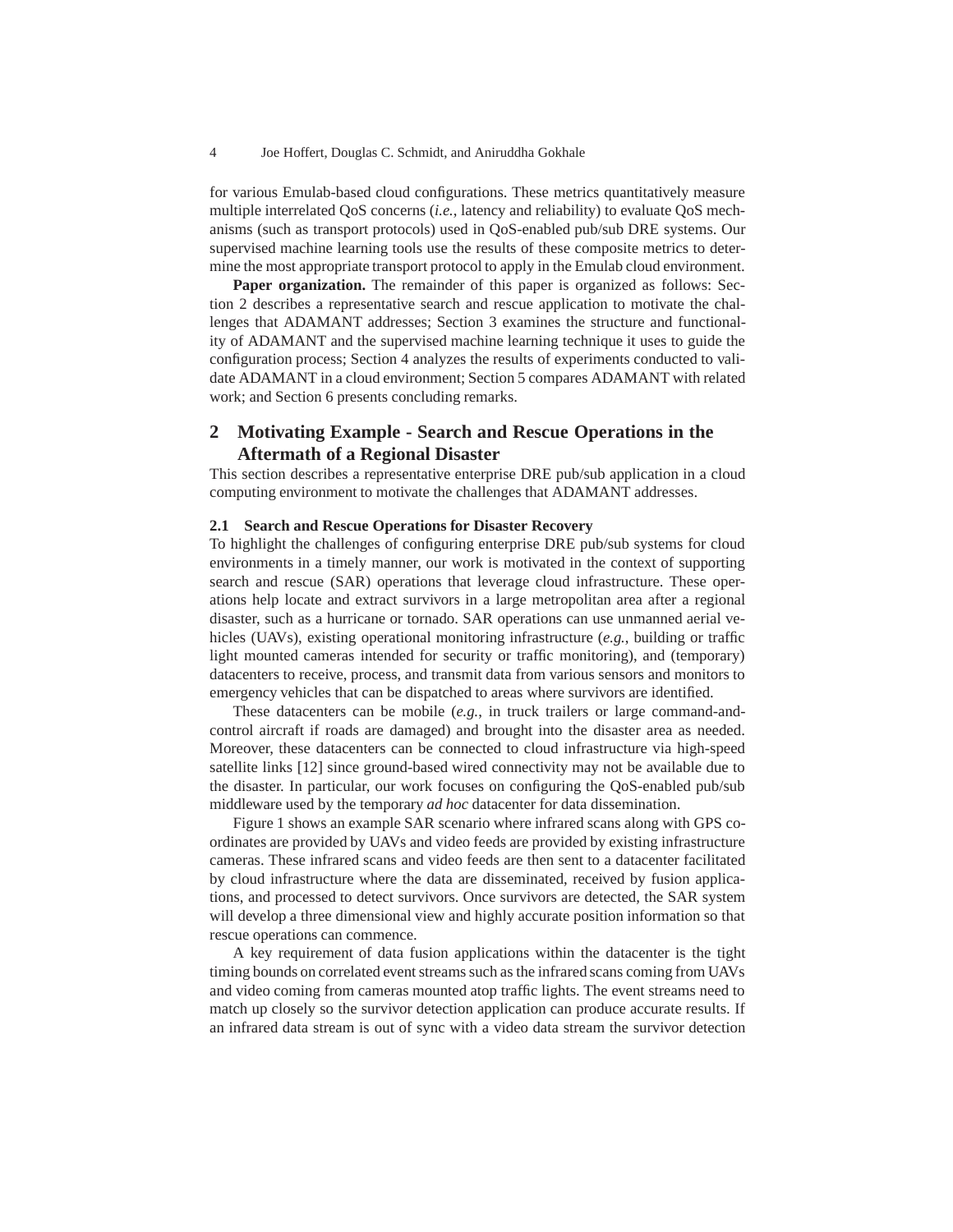

**Fig. 1. Search and Rescue Motivating Example**

application can generate a false negative and fail to initiate needed rescue operations. Likewise, without timely data coordination the survivor detection software can generate a false positive expending scarce resources such as rescue workers, rescue vehicles, and data center coordinators unnecessarily. The timeliness and reliability properties of the data are affected by the underlying hardware infrastructure, *e.g.*, faster processors and networks can decrease latency and allow more error correcting data to be transmitted to improve reliability.

SAR operations in the aftermath of a disaster can be impeded by the lack of computing and networking resources needed for an *ad hoc* datacenter. The same disaster that caused missing or stranded people also can diminish or completely eliminate local computing resources. Cloud infrastructure located off-site can provide the needed resources to carry out the SAR operations. Applications using cloud resources can be preempted to support emergency systems such as SAR operations during national crises much as emergency vehicles preempt normal traffic and commandeer the use of traffic lights and roadways. The resources that the cloud provides, however, are not known *a priori*. Thus, the effective QoS for the SAR operations are dependent on the computing resources provided.

## **2.2 Key Challenges in Supporting Search and Rescue Operations in Cloud Computing Environments**

Meeting the requirements of SAR operations outlined in Section 2.1 is hard due to the inherent complexity of configuring enterprise DRE pub/sub middleware based on the computing resources the cloud provides. These resources are not known *a priori* and yet the QoS of the system is affected by the specific resources provided. The remainder of this section describes four challenges that ADAMANT addresses to support the communication requirements of the SAR operations presented above.

**Challenge 1: Configuring for data timeliness and reliability.** SAR operations must receive sufficient data reliability and timeliness so that multiple data streams can be fused appropriately. For instance, the SAR operation example described above shows how data streams (such as infrared scan and video streams) can be exploited by multiple applications simultaneously in a datacenter. The top half of Figure 2 shows how security monitoring and structural damage applications can use video stream data to detect looting and unsafe buildings, respectively. The bottom half of Figure 2 shows how fire detection applications and power grid assessment applications can use infrared scans to detect fires and working HVAC systems, respectively.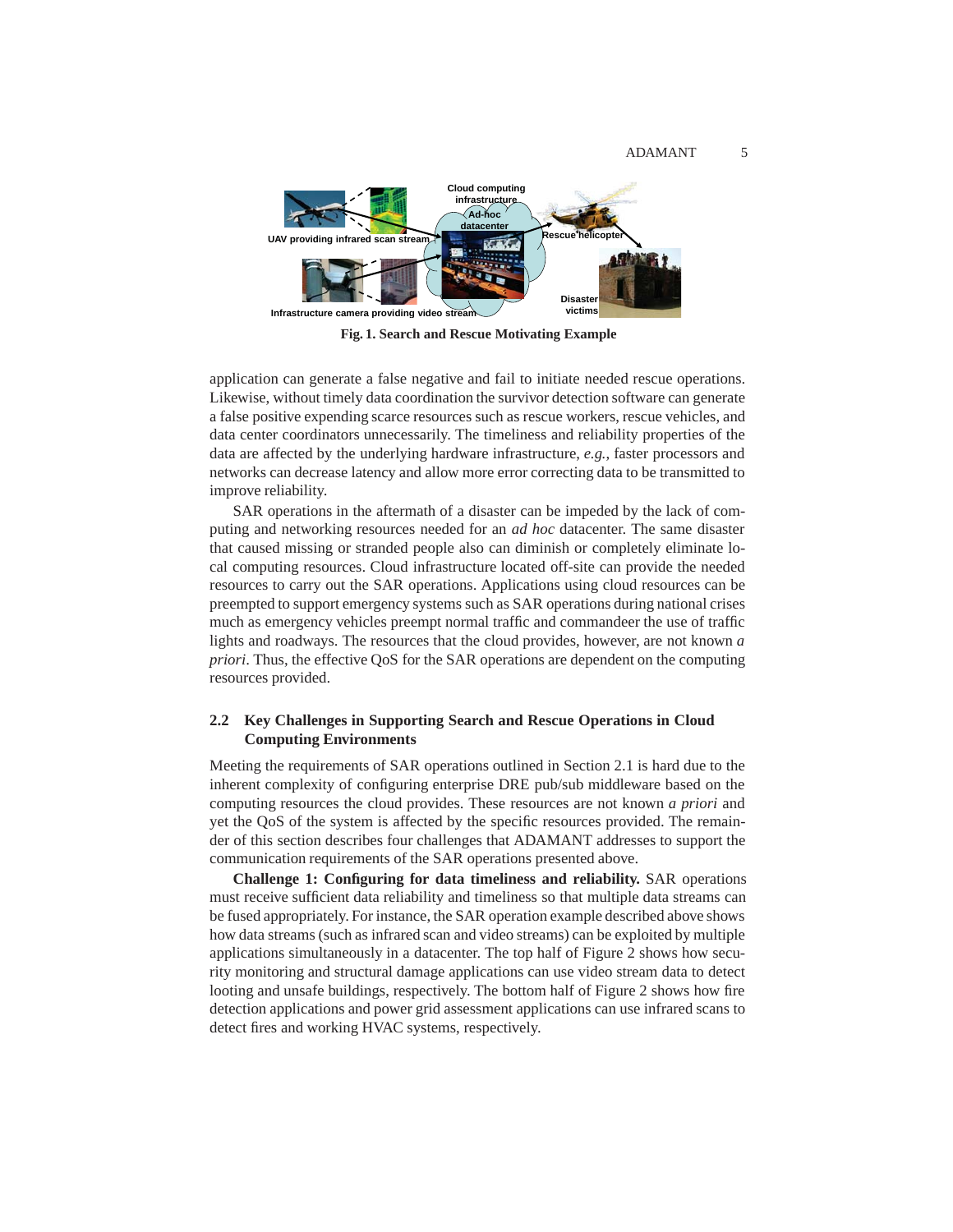Likewise, the SAR systems must be configured to best use the computing and networking resources from the cloud to address data timeliness and reliability. These systems must therefore (1) use transport protocols that provide both reliability and timeliness and (2) know how these protocols behave in different computing and networking environments. Sections 3.1 and 4.1 describe how ADAMANT addresses this challenge by utilizing composite QoS metrics to measure both timeliness and reliability and incorporating transport protocols that configure the datacenter's pub/sub middleware to balance reliability and low latency.



**Fig. 2. Uses of Infrared Scans & Video Streams during Disaster Recovery**

**Challenge 2: Timely configuration.** Due to timeliness concerns of DRE systems such as SAR systems, the *ad hoc* datacenter used for SAR operations must be configured in a timely manner based on the computing and networking resources provided by the cloud. If the datacenter cannot be configured quickly, invaluable time will be lost leading to survivors not being saved and critical infrastructure (such as dams and power plants) not being safeguarded from further damage. During a regional or national emergency any wasted time can mean the difference between life and death for survivors and the salvaging or destruction of key regional utilities.

Moreover, applications and systems used during one disaster can be leveraged for other disasters. Available computing and networking resources differ from one set of disaster recovery operations to another. Depending on the available cloud resources, therefore, the configuration times of *e.g.*, *ad hoc* datacenters for SAR operations must be bounded and fast to ensure appropriate responsiveness. Determining appropriate configurations must also provide predictable response to ensure rapid and dependable response times across different computing and networking resources. Sections 3.2 and 4.4 describe how ADAMANT addresses this challenge by utilizing an artificial neural network machine learning tool to autonomically configure the datacenter's pub/sub middleware quickly and predictably.

**Challenge 3: Accuracy of configurations.** Since data timeliness and reliability is related to the computing resources available and the configuration of the datacenter supporting the SAR operations in a cloud as noted in Challenge 1, configuring the dat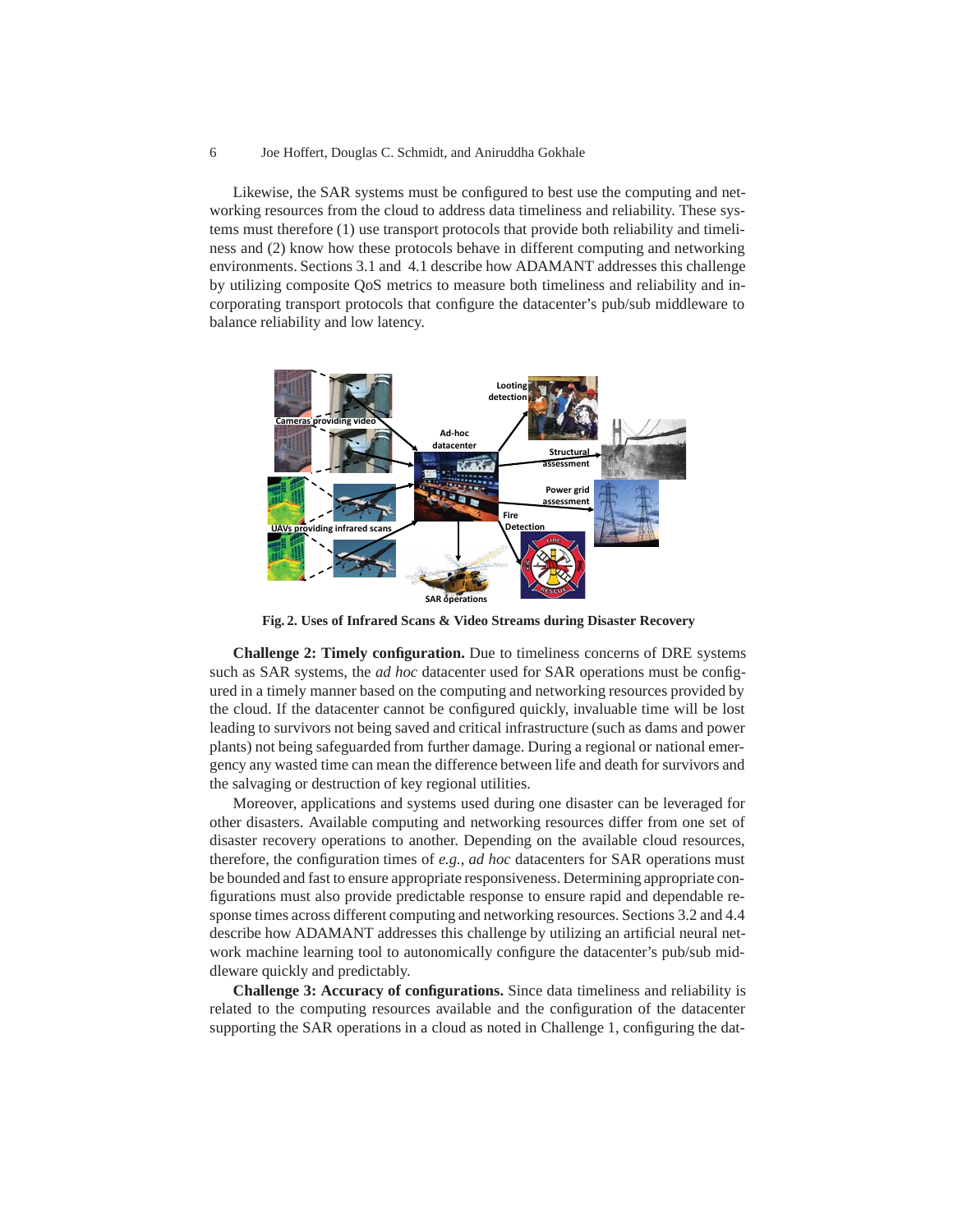acenter must be done in an accurate manner. If the datacenter is incorrectly configured then the timeliness and reliability of the data (*e.g.*, the UAV scans and camera video used to detect survivors) will not be optimal for the given computing resources. For critical operations during disasters such as rescuing survivors the supporting SAR system must utilize the available resources to their fullest extent. Sections 3.2 and 4.4 describe how ADAMANT addresses this challenge by using the artificial neural network machine learning tool to configure the datacenter's pub/sub middleware accurately.

**Challenge 4: Reducing development complexity.** Regional and local disasters occur in many places and at many different times. The functionality of applications used during one disaster may also be needed for other disasters. A system that is developed for one particular disaster in a particular operating environment, however, might not work well for a different disaster in a different operating environment. SAR operations could unexpectedly fail at a time when they are needed most due to differences in computing and networking resources available. Systems therefore must be developed and configured readily between the different operating environments presented by cloud computing to leverage the systems across a wide range of disaster scenarios. Section 3.2 describes how ADAMANT addresses this challenge by using an artificial neural network machine learning tool to manage mapping the computing and network resources and application parameters (*e.g.*, data sending rate, number of data receivers) to the appropriate transport protocol to use.

# **3 Overview of ADAMANT**

This section presents an overview of the *ADAptive Middleware And Network Transports* (ADAMANT) platform, which is QoS-enabled pub/sub middleware that integrates and enhances the *Adaptive Network Transports* (ANT) framework to support multiple transport protocols and the *Artificial Neural Network* (ANN) machine learning technology to select appropriate transport protocols in a timely and reliable manner. ADAMANT enhances our prior work [10,11] by empirically evaluating (1) the QoS delivered by DDS pub/sub middleware with respect to differences in computing and networking resources provided by cloud environments and (2) the accuracy and timeliness of ANN-based machine learning tools in determining appropriate middleware configurations.

Figure 3 shows how ADAMANT works in a cloud environment (*e.g.*, the *ad-hoc* SAR datacenter) to deploy cloud resources. Since ADAMANT configures itself based on the resources in a cloud, it must determine those resources autonomically when the cloud environment makes them available. ADAMANT queries the environment for hardware and networking resources using OS utilities.

For example, on Linux ADAMANT accesses the /proc/cpuinfo file to gather CPU information and executes the ethtool program to query network characteristics. ADAMANT combines this hardware information with other relevant application properties (*e.g.*, number of receivers and data sending rate) and sends it as input to the ANN, which determines the appropriate protocol in a timely manner and passes this information to ANT. ANT then configures the DDS middleware to use the appropriate transport protocols. The remainder of this section describes the structure and functionality of ADAMANT.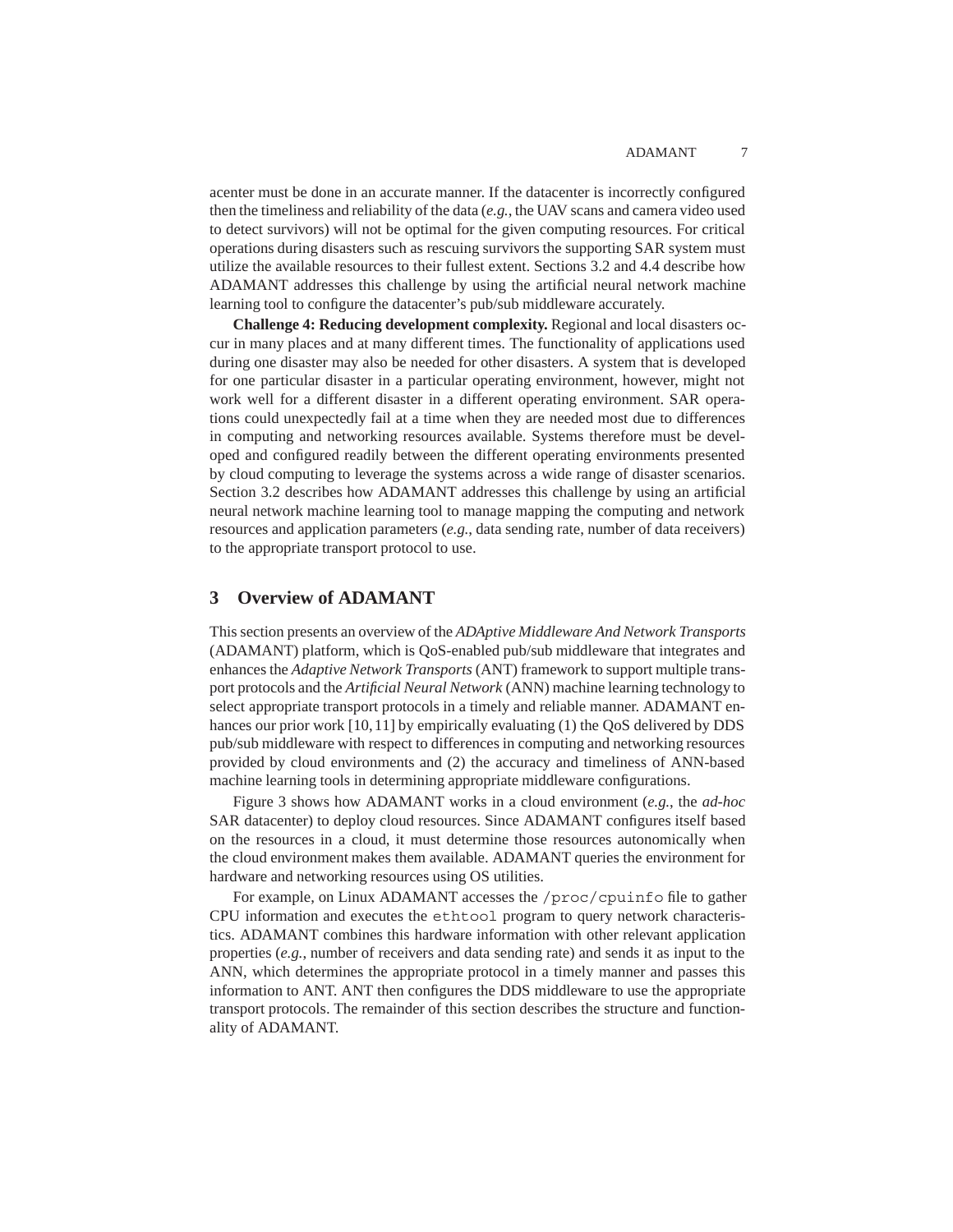

**Fig. 3. ADAMANT Architecture and Control Flow**

#### **3.1 Adaptive Network Transports (ANT) Framework**

The ANT framework supports various transport protocol properties, including multicast, packet tracking, NAK-based reliability, ACK-based reliability, flow control, group membership, and membership fault detection. These properties can be configured at startup to achieve greater flexibility and support configuration adaptation.

The ANT framework originally was derived from the Ricochet [3] transport protocol, which uses a bi-modal multicast protocol and a novel type of forward error correction (FEC) called lateral error correction (LEC) to provide QoS and scalability properties. Ricochet supports (1) time-critical multicast for high data rates with strong probabilistic delivery guarantees and (2) low-latency error detection along with low-latency error recovery. We included ANT's Ricochet protocol and ANT's NAKcast protocol, which is a NAK-based multicast protocol supporting a timeout parameter for when to send NAKs to the sender, with the evaluations done in this paper. These protocols have been selected due to their support for balancing reliability and low latency [10].

The Ricochet protocol has two tunable parameters. The *R* parameter determines the number of packets a receiver should receive before it sends out a repair packet to other receivers. The *C* parameter determines the number of receivers that will be sent a repair packet from any single receiver. These two parameters affect the timeliness, reliability, and jitter of the data received as shown in Section 4.3. ANT helps address Challenge 1 in Section 2.2 by supporting transport protocols that balance reliability and low latency.

#### **3.2 Artificial Neural Network Tools to Determine Middleware Configurations**

Several machine learning approaches can be used to configure middleware autonomically in a cloud computing environment. We selected ANN technology [11] due to its (1) fast and predictable performance, (2) accuracy for environments known *a priori* (*i.e.*, used for ANN training) *and* unknown until runtime (*i.e.*, not used for ANN training), and (3) low accidental development complexity. In particular, we chose the *Fast Artificial Neural Network* (FANN)(leenissen.dk/fann) implementation due to its configurability, documentation, ease of use, and open-source code. Section 4.4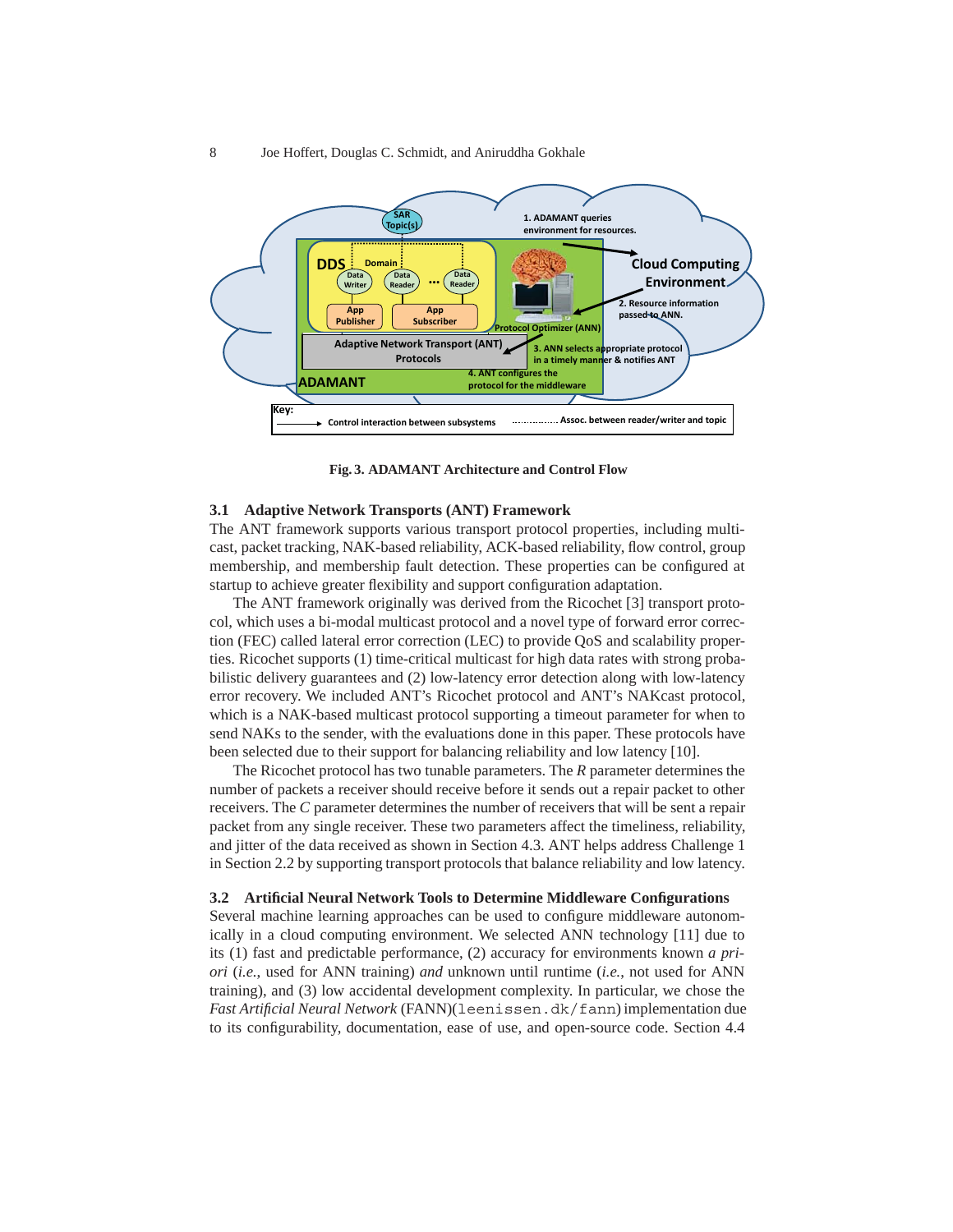shows the accuracy and timeliness of a neural network trained and tested using the data collected from the experiments described in Section 4.3. In particular, neural networks provide 100% accuracy for environments known *a priori*, high accuracy for environments unknown until runtime, and the low latency, constant time-complexity required for DRE systems such as SAR operations.

The use of an ANN helps address Challenge 2 in Section 2.2 and Challenge 3 in Section 2.2 by providing accurate, fast, and predictable guidance for determining an appropriate ADAMANT configuration for a given cloud computing environment. An ANN also helps address Challenge 4 in Section 2.2 by autonomically managing the mappings from the computing and network resources available and the application parameters (*e.g.*, data sending rate, number of data receivers) to the appropriate transport protocols. An ANN thus reduces the development complexity for configuring the pub/sub middleware appropriately as compared to manual adaptation approaches (*e.g.*, implementing switch statements), which are tedious and error-prone [13].

## **4 Experimental Results**

The section presents the results of experiments we conducted to empirically evaluate (1) the effect of computing and networking resources on the QoS provided by ADAMANT as measured by the composite QoS metrics defined in Section 4.1 and (2) the timeliness and accuracy of an ANN in determining an appropriate ADAMANT configuration given a particular cloud computing environment. The experiments include ADAMANT with multiple aspects of the operating environment varied, (*e.g.*, CPU speed, network bandwidth, DDS implementation, percent data loss in the network) along with multiple aspects of the application being varied as would be expected with SAR operations (*e.g.*, number of receivers, sending rate of the data).

## **4.1 Composite QoS Metrics for Reliability and Timeliness**

Our prior work [10, 11] on QoS-enabled pub/sub middleware performance for noncloud environments indicated that some transport protocols provide better reliability (as measured by the number of network packets received divided by the number sent) and latency for certain environments while other protocols are better for other environments. We therefore developed several *composite QoS metrics* to evaluate multiple QoS aspects simultaneously, thereby providing a uniform and objective evaluation of ADAMANT in cloud computing environments. Our composite QoS metrics focus on reliability and average latency, including the QoS aspects of (1) *jitter* (*i.e.*, standard deviation of the latency of network packets), (2) *burstiness* (*i.e.*, the standard deviation of average bandwidth usage per second of time), and (3) network bandwidth usage.

Two of the composite QoS metrics we defined are called *ReLate2* and *ReLate2Jit*. ReLate2 is the product of the average data packet latency and the percent  $loss + 1$ (to account for 0% loss) which implies an order of magnitude increase for 9% loss. This adjustment is relevant for multimedia data in our SAR example based on previous research, *e.g.*, if average packet latency is 1,000 μs and the percent loss is 0 (*i.e.*, no packets lost) then the ReLate2 value is 1,000. With 9% and 19% loss with the same average latency then the ReLate2 values are 10,000 and 20,000 respectively. ReLate2Jit is a product of the ReLate2 value and the jitter of the data packets to quantify reliability, average latency, and jitter.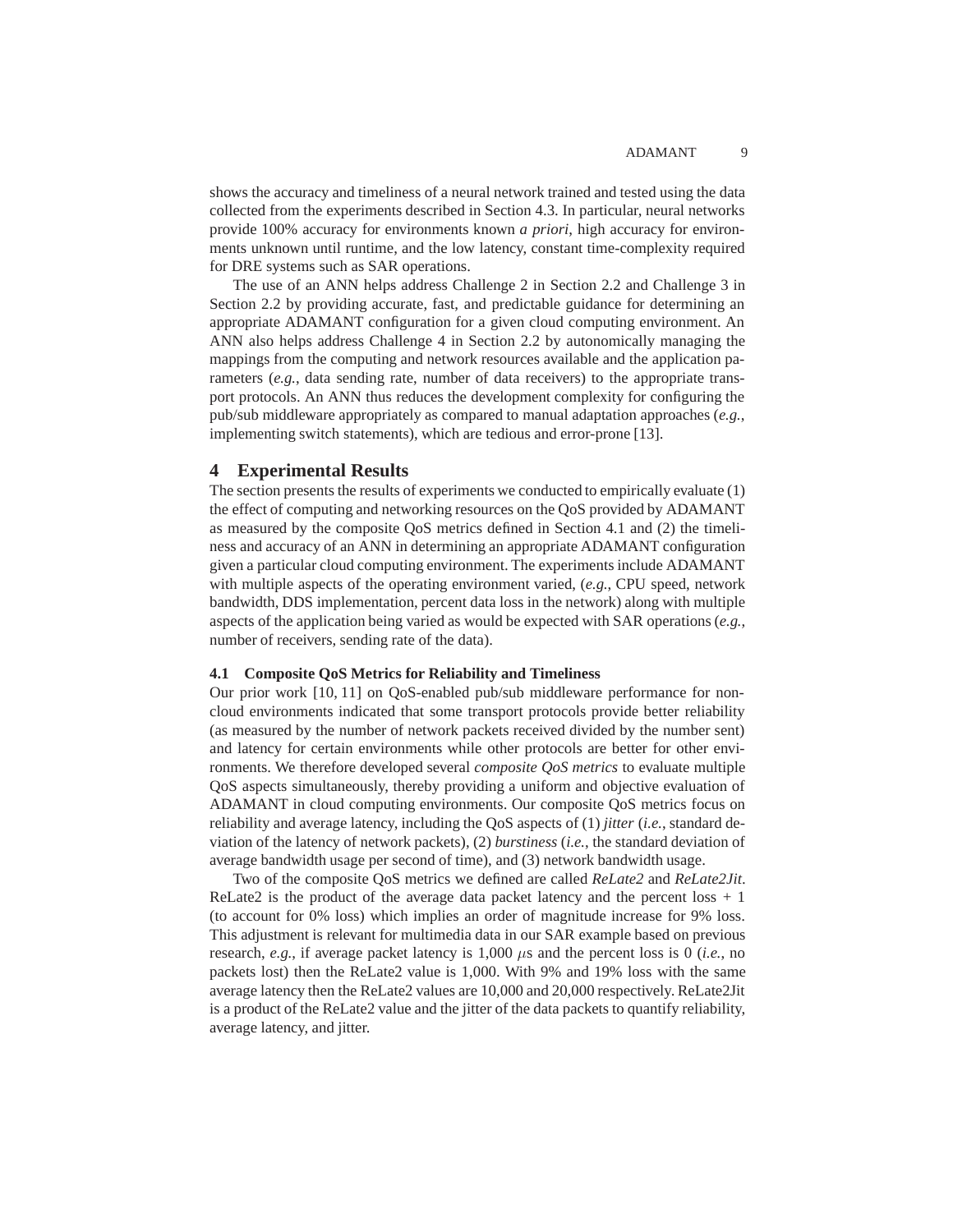We apply these metrics below to QoS-enabled DDS pub/sub middleware using various transport protocols supported by ANT to train the ANN. The ANN is trained with an understanding of how integration of middleware with each protocol affects the QoS properties of reliability and latency given the variability of computing and networking resources of a cloud environment.

## **4.2 Experimental Setup**

We conducted our experiments using the Emulab network testbed, which provides ondemand computing platforms and network resources that can be easily configured with the desired OS, network topology, and network traffic shaping. We used Emulab due to its (1) support for multiple types of computing platforms, (2) numbers of computing platforms, and (3) support for multiple network bandwidths. The flexibility of Emulab presents a representative testbed to train and test ADAMANT's configurability support for cloud computing environments.

As described in Section 2, we are concerned with the distribution of data for SAR datacenters, where network packets are typically dropped at end hosts [4]. The ADA-MANT software for the receiving data readers supports programmatically dropping random data packets. We modified ADAMANT to drop packets based on the loss percentage specified for the experiment.

Our experiments were configured with the following traffic generation models using version 1.2.1 of OpenDDS and version 3.4.2 of OpenSplice. One DDS data writer sent out data, a variable number of DDS data readers received the data. The data writer and each data reader ran on its own computing platform and the data writer sent 12 bytes of data 20,000 times at a specified sending rate. To account for experiment variations we ran 5 experiments for each configuration, *e.g.*, 3 receiving data writers, 50 Hz sending rate, 2% end host packet loss, pc3000 computing platform, and 1Gb network bandwidth.

We configured ADAMANT with Ricochet and NAKcast to determine how well it performs using these protocols. We modified NAKcast's timeout value as well as Ricochet's *R* and *C* parameters as described in Section 3.1. Table 1 outlines the points of variability provided by the cloud computing environment. We include the DDS imple-

| <b>Point of Variability</b>        | <b>Values</b>    |
|------------------------------------|------------------|
| Machine type                       | pc850, pc3000    |
| Network bandwidth                  | 1Gb, 100Mb, 10Mb |
| <b>DDS</b> Implementation          | OpenDDS,         |
|                                    | OpenSplice       |
| Percent end-host network           | 1 to 5 %         |
| <b>loss</b>                        |                  |
| . Environment Variables<br>Table 1 |                  |

| <b>Point of Variability</b>           | <b>Values</b>        |  |
|---------------------------------------|----------------------|--|
| Number of receiving data 3 - 15       |                      |  |
| readers                               |                      |  |
| Frequency of sending                  | 10 Hz, 25 Hz, 50 Hz, |  |
| data                                  | $100$ Hz             |  |
| <b>Table 2. Application Variables</b> |                      |  |

mentation in this table since some cloud computing environments provide hardware and software resources. We include network loss in the table since the network characteristics in cloud computing can be specified in an end-user license agreement, which identifies the services that the cloud computing environment will provide and that consumers accept. The middleware for the SAR operations can then be configured appropriately using this information.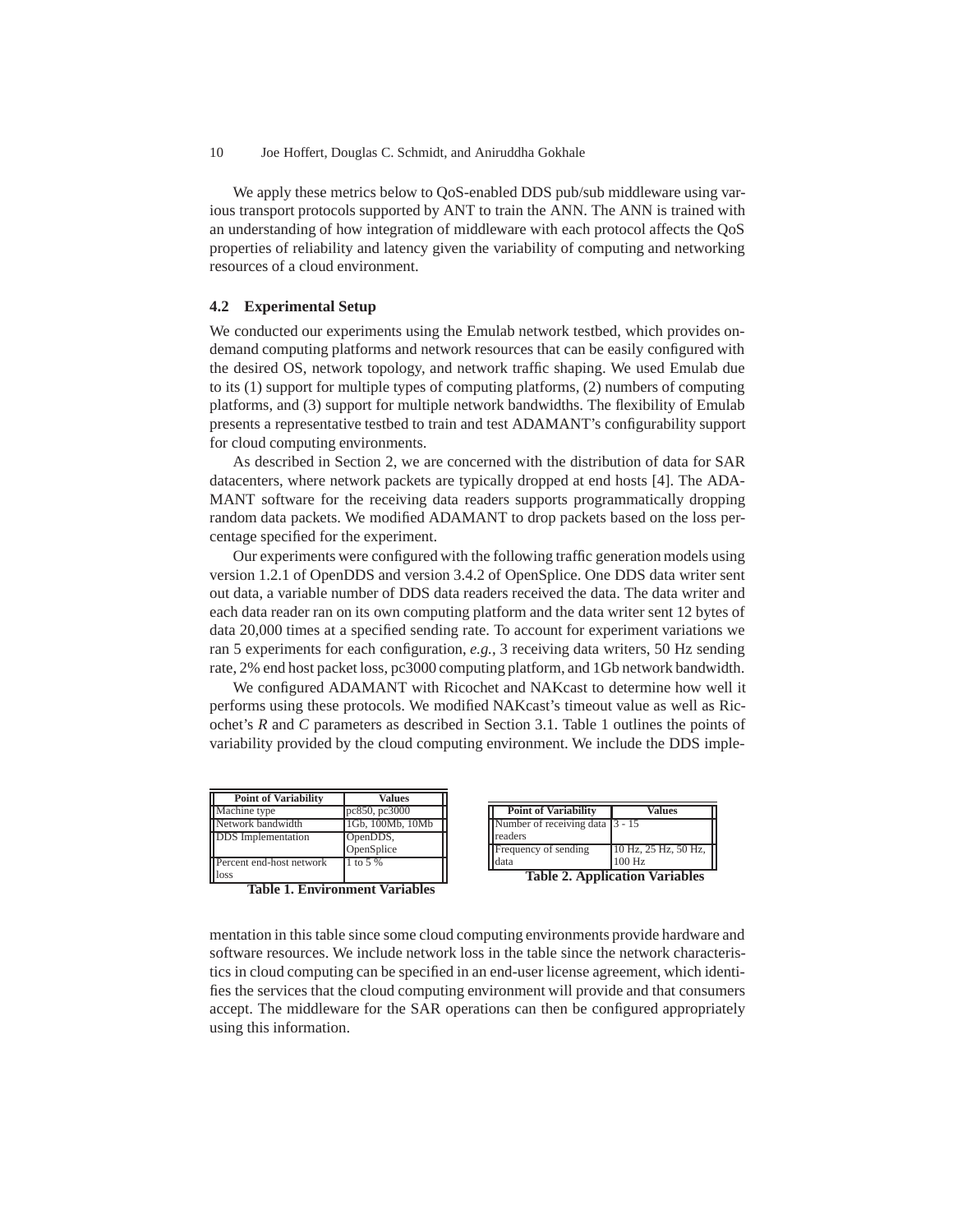Table 2 outlines the points of variability due to the SAR operations. In particular, we varied the number of data receivers since only a few SAR applications might be interested in one data stream (*e.g.*, for a localized area with fine-grained searching) while many applications might be interested in a different data stream (*e.g.*, for a broader area with coarse-grained searching). Likewise, the sending rate might be high for SAR operations that need high-resolution imaging for detailed searching while a lower sending rate is sufficient for SAR operations where lower resolution imaging is sufficient for more generalized searching.

For computing resources we used Emulab's pc850 and pc3000 hardware platforms. The pc850 platform includes an 850 MHz 32-bit Pentium III processor with 256 MB of RAM. The pc3000 platform includes a 3 GHz 64-bit Xeon processor with 2 GB of RAM. We used the Fedora Core 6 operating system with real-time extensions on these hardware platforms to collect high resolution timings. The nodes were all configured in a LAN configuration indicative of a datacenter.

#### **4.3 Evaluating How Cloud Computing Resources Affect QoS**

Below we analyze the results from experiments involving different cloud computing environments. We show experimental data where the selection of ADAMANT's transport protocol to support QoS differs based on the cloud computing environment. Information in this section addresses Challenge 1 in Section 2.2 by characterizing the performance of the transport protocols for various cloud computing environments.

Figures 4 and 5 show the results of experiments where we held constant the number of receivers (3), the percent loss (5%), and the DDS middleware (OpenSplice). We varied the computing platform and the network bandwidth using the pc850 and pc3000 platforms, and 100Mb and 1Gb LANs, respectively. We ran the experiments using NAKcast with a NAK timeout setting of 50ms, 25ms, 10ms, and 1ms, and Ricochet with R=4, C=3 and R=8, C=3. We only include NAKcast with a timeout of 1ms and Ricochet R=4 C=3 since these were the only protocols that produced the best (*i.e.*, lowest) ReLate2 values for these operating environments. Likewise, we ran the ADA-MANT experiments with sending rates of 10Hz, 25Hz, 50Hz, and 100Hz but only show results for 10Hz and 25Hz since these highlight different protocols that produce the lowest ReLate2 value.

Figure 4 shows two cases where the Ricochet protocol with  $R = 4$  and  $C = 3$  produces the best (*i.e.*, lowest) ReLate2 values for sending rates of both 10Hz and 25Hz when using the pc3000 computing platform and the 1Gb network. Conversely, Figure 5 shows how the NAKcast protocol with a NAK timeout set to 1 ms produces the best (*i.e.*, lowest) ReLate2 values for the same sending rates of 10Hz and 25Hz when using the pc850 computing platform and the 100Mb network. These figures show that by changing only the CPU speed, amount of RAM, and network bandwidth, different protocols produce a better ReLate2 value and therefore better support the QoS properties of reliability and average latency. The SAR datacenter pub/sub middleware should therefore be configured differently depending on the computing and networking resources that a cloud computing environment provides. No single protocol performs best in all cases based on the computing and networking resources.

We decompose the ReLate2 metric into its constituent parts of reliability and average packet latency to gain a better understanding of how changes in hardware can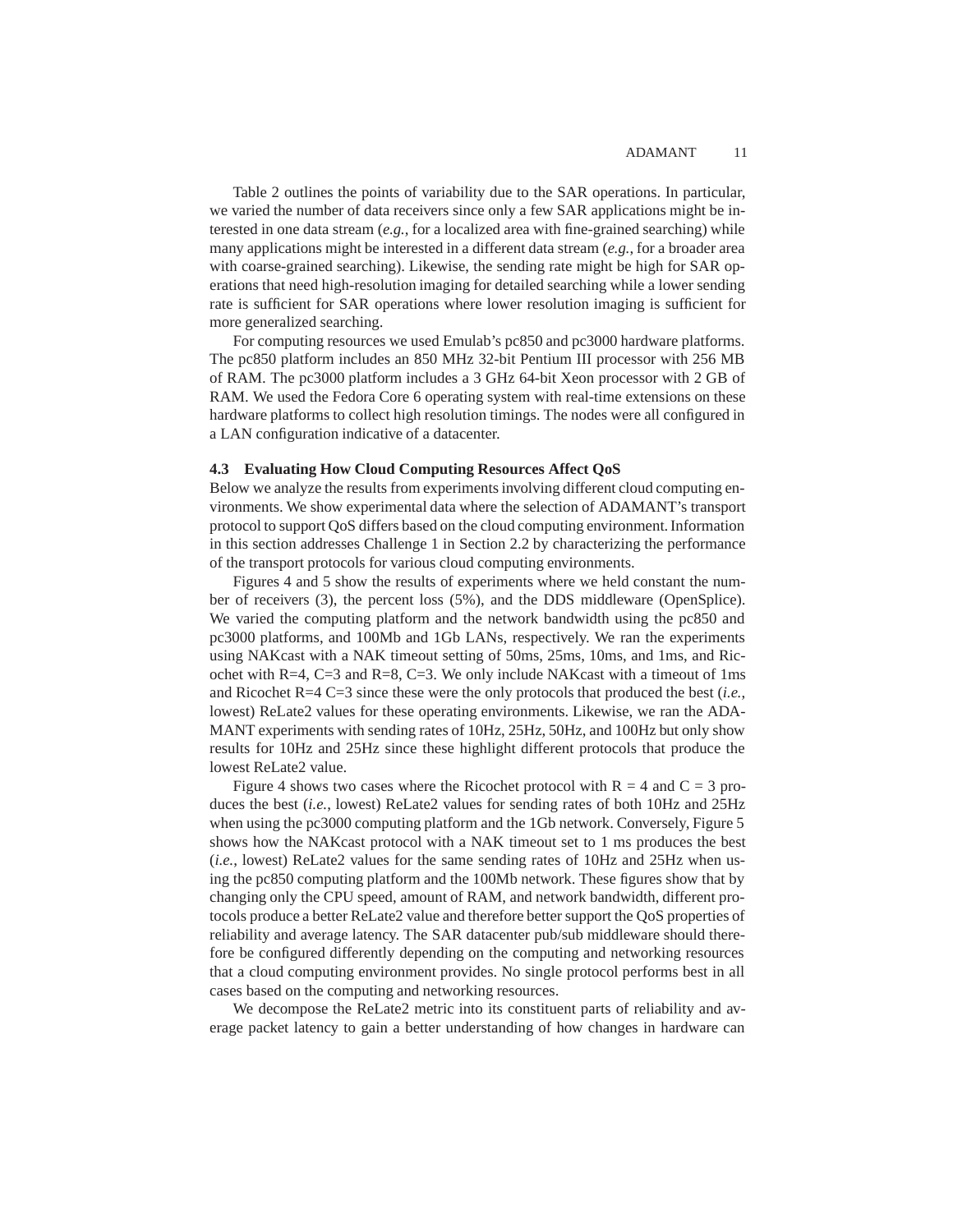

**Fig. 4. ReLate2: pc3000, 1Gb LAN, 3 re-Fig. 5. ReLate2: pc850, 100Mb LAN, 3 receivers, 5% loss, 10 & 25Hz ceivers, 5% loss, 10 & 25Hz**

affect the QoS properties relevant to the ReLate2 metric. Figures 6 and 7 show the reliability of the NAKcast 0.001 and Ricochet R4 C3 protocols. The reliability of the protocols is relatively unaffected by differences in hardware and network resources as would be expected. The percent network loss is held constant for these experiments and the differences in hardware are not expected to affect how many packets are delivered reliably.

Figures 8 and 9, show that differences in computing speed and networking bandwidth have an effect on the average latency of packet arrival. In particular, there is a wider gap in the average latency times between the NAKcast and the Ricochet protocol when faster computing and networking resources are used.



**Fig. 6. Reliability: pc3000, 1Gb LAN, 3 re-Fig. 7. Reliability: pc850, 100Mb LAN, 3 receivers, 5% loss, 10 & 25Hz ceivers, 5% loss, 10 & 25Hz**

Since protocol reliability in these experiments is virtually constant, the difference in NAKcast performing better in one environment and Ricochet performing better in another stems from differences in average latency. With faster hardware and networks, Ricochet's average latency can overcome its lower reliability to perform better when reliability and average latency are both considered. Note that the graphs for the individual QoS property of average latency consistently show Ricochet performing better, while the graphs consistently show NAKcast performing better for reliability. Only when the QoS properties are combined in the ReLate2 metric is there a distinction between the appropriate protocol based on the hardware resources.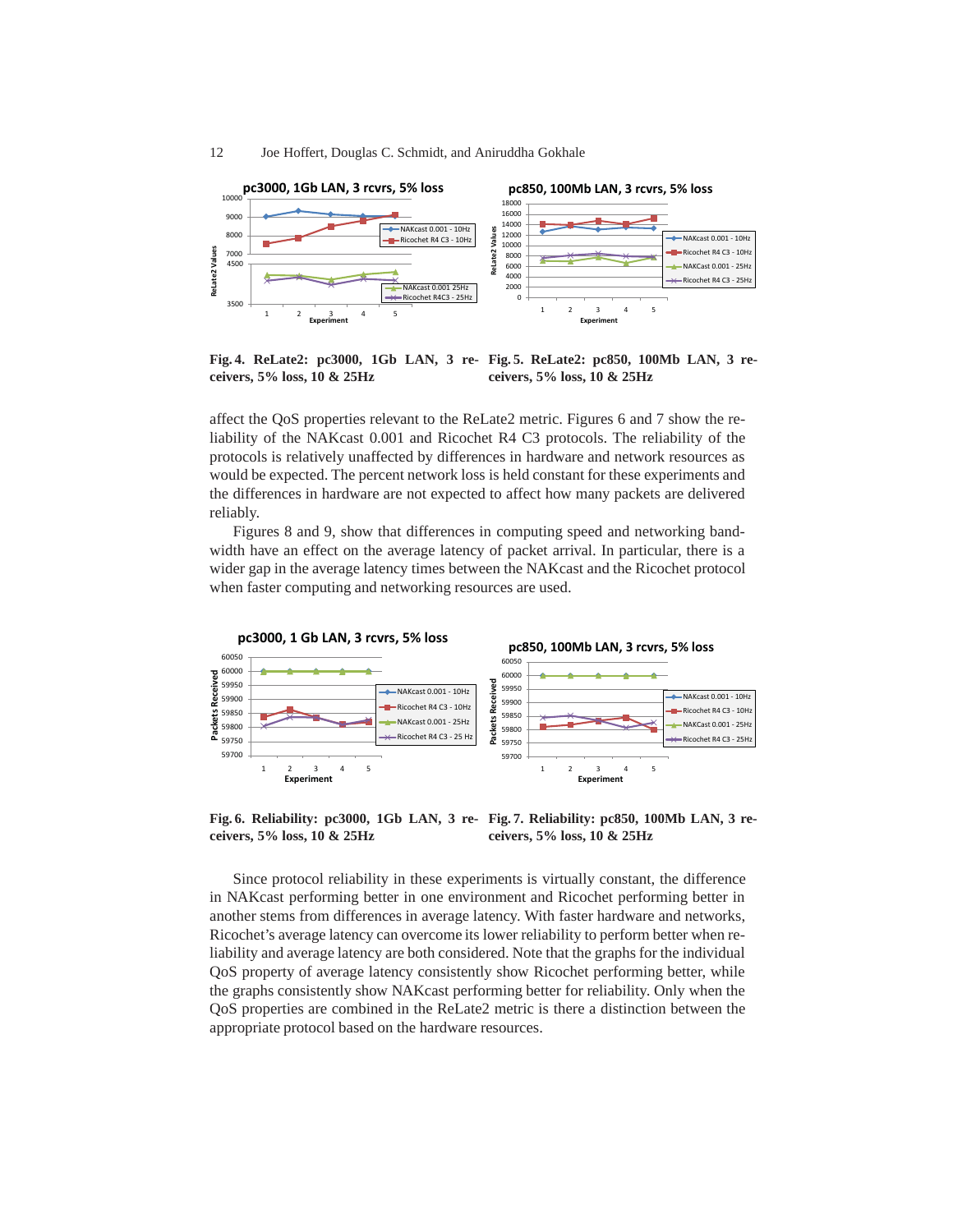

**ceivers, 5% loss, 10 & 25Hz**

**Fig. 8. Latency: pc3000, 1Gb LAN, 3 re-Fig. 9. Latency: pc850, 100Mb LAN, 3 receivers, 5% loss, 10 & 25Hz**



**Fig. 10. ReLate2Jit: pc3000, 1Gb LAN, 15 re-Fig. 11. ReLate2Jit: pc850, 100Mb LAN, 15 ceivers, 5% loss, 10Hz receivers, 5% loss, 10Hz**

Figures 10 and 11 show the differences in hardware resources affect the protocol to choose based on the ReLate2Jit metric which measures reliability, average packet latency, and the standard deviation of packet latency (*i.e.*, jitter). The number of receivers is 15, the network percent loss is 5%, and the DDS middleware is OpenSplice. We again varied the computing platform and the network bandwidth using the pc850 and pc3000 platforms and 100Mb and 1Gb LANs, respectively. The figures only include data for NAKcast with a 1 ms timeout and Ricochet  $R=4$  C=3 both with a 10Hz sending rate since with this rate the environment triggered selection of different protocols based on the ReLate2Jit values.

Figure 10 shows Ricochet R=4 C=3 to consistently have the best (*i.e.*, lowest) Re-Late2Jit values when using pc3000 computers and a 1Gb network. Figure 11 shows NAKcast with a timeout of 1 ms as most of the time (4 out of 5 experiment runs) having the better ReLate2Jit value. We decompose the ReLate2Jit values to have a better understanding of the differences.

Figures 12 and 13 show the average latency broken out from the ReLate2Jit values above. These figures show that Ricochet  $R=4$  C=3 consistently has the lowest average latencies regardless of the computing and network resources. Likewise, Figures 14 and 15 show that Ricochet  $R=4$  C=3 consistently has lower jitter values across the different hardware. Figures 16 and 17 again show that NAKcast provides high reliability, while Ricochet provides less reliability.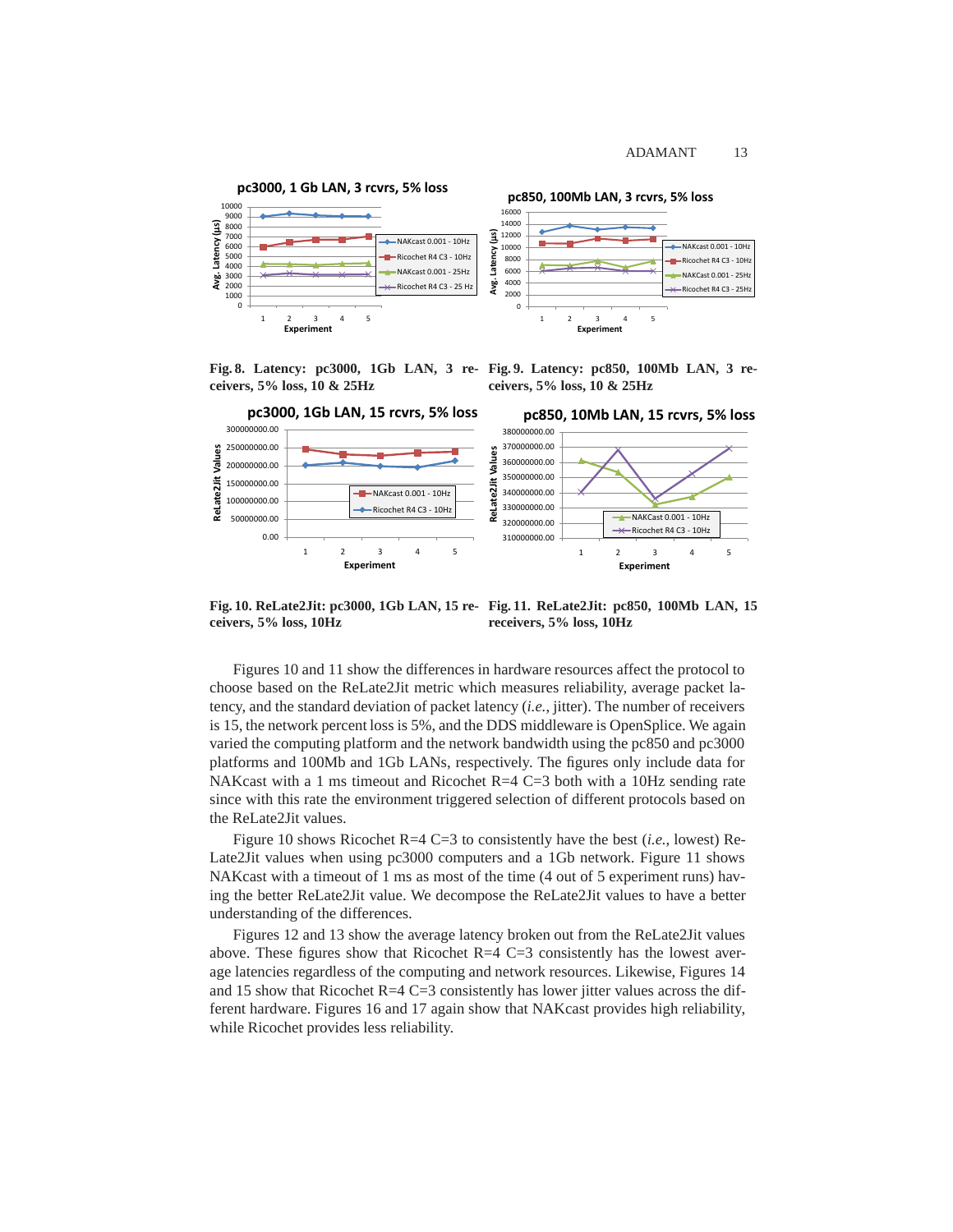

**Fig. 12. Latency: pc3000, 1Gb LAN, 15 re-Fig. 13. Latency: pc850, 100Mb LAN, 15 receivers, 5% loss, 10Hz ceivers, 5% loss, 10Hz**



**Fig. 14. Jitter: pc3000, 1Gb LAN, 15 re-Fig. 15. Jitter: pc850, 100Mb LAN, 15 receivers, 5% loss, 10Hz ceivers, 5% loss, 10Hz**

All figures for individual QoS properties (*i.e.*, Figures 12 through 17) related to the ReLate2Jit measurements in Figures 10 and 11 show fairly consistent results across differing hardware. When these QoS properties are combined into a single, objective value,



**Fig. 16. Reliability: pc3000, 1Gb LAN, 15 re-Fig. 17. Reliability: pc850, 100Mb LAN, 15 receivers, 5% loss, 10Hz ceivers, 5% loss, 10Hz**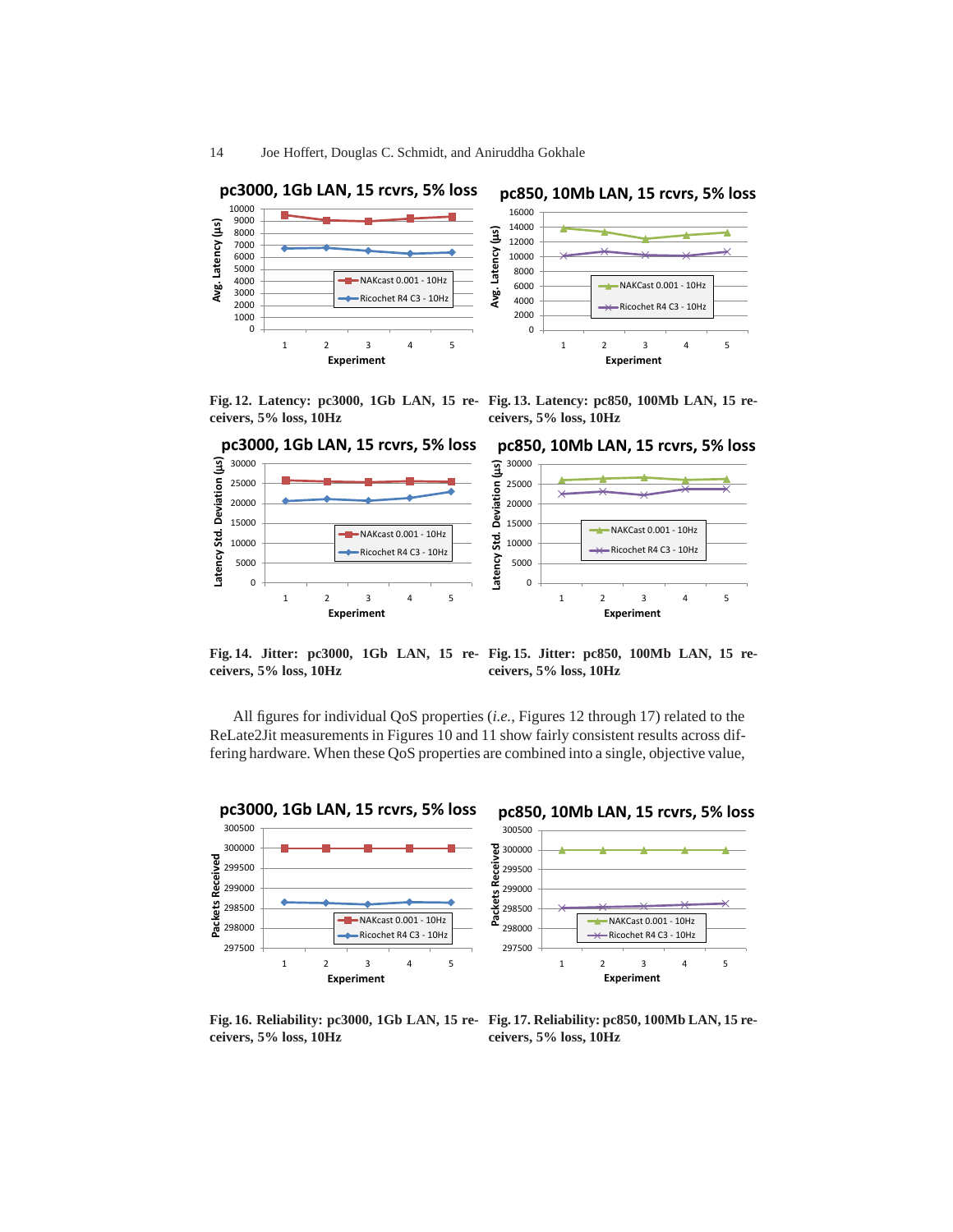however, we are better able to distinguish one protocol from another thus highlighting the advantages to using composite metrics.

## **4.4 Determining Appropriate Protocol with Artificial Neural Networks**

**Evaluating the Accuracy of Artificial Neural Networks** The first step to using an ANN is to train it on a set of data. We provided the ANN with 394 inputs where an input consists of data values outlined in Tables 1 and 2 plus the composite metric of interest (*i.e.*, ReLate2 or ReLate2Jit). We also provided the expected output, *i.e.*, the transport protocol that provided the best composite QoS value for ReLate2 or ReLate2Jit.

An example of one of the 394 inputs is the following: 3 data receivers, 1% network loss, 25Hz sending rate, pc3000 computers, 1Gb network, OpenSplice DDS implementation, and ReLate2Jit as the metric of interest. Based on our experiments, the corresponding output would be the NAKcast protocol with a NAK timeout of 1 ms. All the 394 inputs are taken from experiments that we ran as outlined in Section 4.

FANN offers extensive configurability for the neural network, including the number of *hidden nodes* that connect inputs with outputs. We ran training experiments with the ANN using different numbers of hidden nodes to determine the most accurate ANN. For a given number of hidden nodes we trained the ANN five times. The weights of the ANN determine how strong connections are between nodes. The weights are initialized randomly and the initial values effect how well the ANN learns.

Figures 18 and 19 show the ANN accuracies for environment configurations that were known *a priori* and environments that were unknown until runtime respectively. The ANN was configured with different numbers of hidden nodes and a stopping error



**Fig. 18. ANN Accuracy for environments Fig. 19. ANN Accuracy for environments unknown** *a priori* **known until runtime**

of 0.0001 (*i.e.*, an indication to the ANN that it should keep iterating over the data until the error between what the ANN generates and the correct response is 0.0001). Additional experiments were conducted with higher stopping errors (*e.g.*, 0.01), but lower stopping errors consistently produced more accurate classifications as expected.

Accuracy for environments known *a priori* was determined by querying the ANN with the data on which it was trained. Since we know the answer we gave to the ANN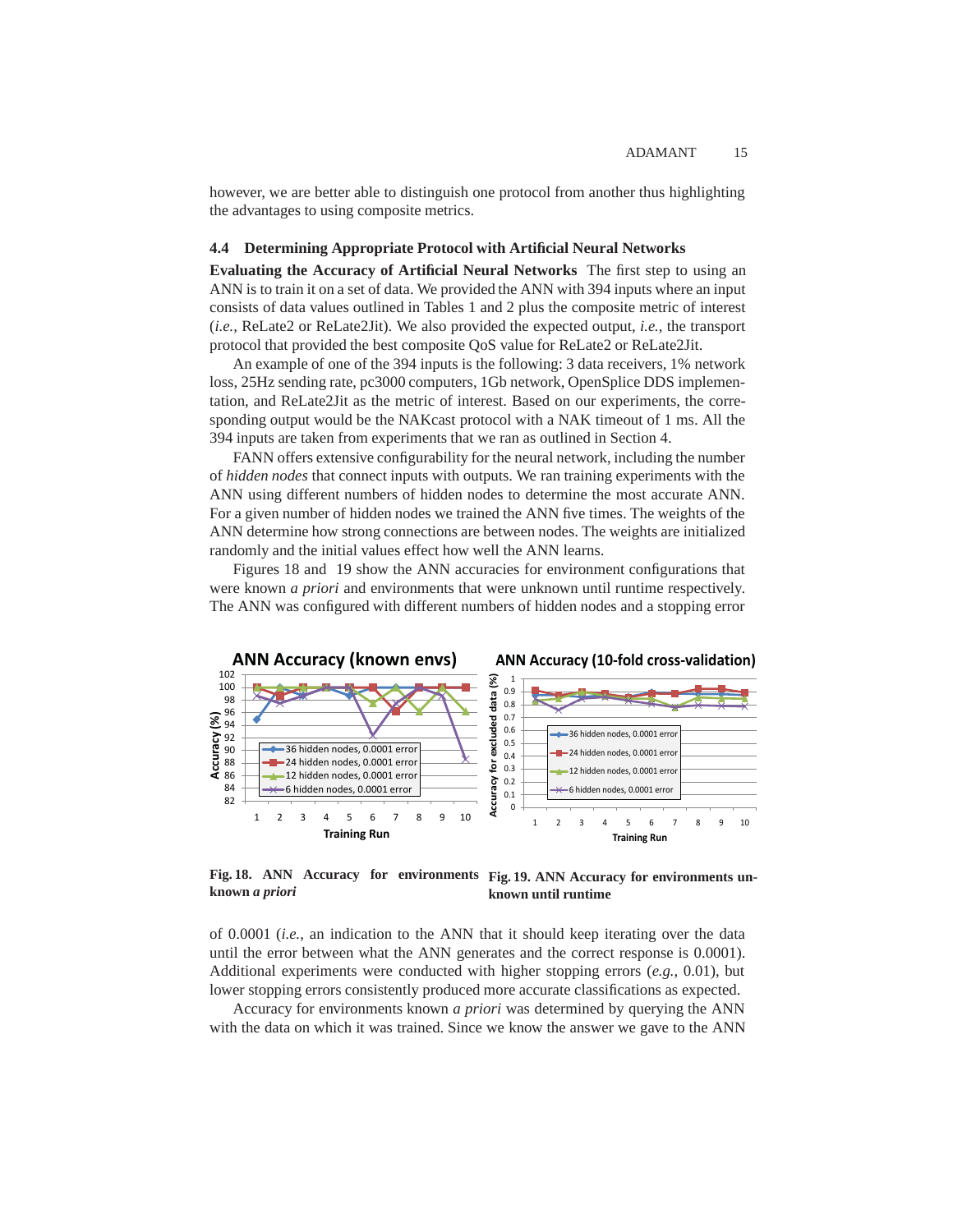when it was trained we check to make sure the answer matches the ANN's response. Over the 10 training runs shown in Figure 18 the highest number of 100% accurate classifications was generated using 24 hidden nodes (*i.e.*, 8).

Accuracy for environments unknown until runtime is determined by splitting out the 394 environment configurations into mutually exclusive training and testing data sets. This approach is referred to as *n*-fold cross-validation where *n* is the number of mutually exclusive training and testing data sets [15]. The value of *n* also determines the amount of data excluded from training and used only for testing.

We used 10-fold cross-validation which indicates 10 sets of training and testing data where for each fold the training and testing data are mutually exclusive and the training data excludes 1/10 of the total data. As shown in Figure 19 the ANN with 24 hidden nodes and a stopping error of 0.0001 produced the highest average accuracy of 89.49%. We conducted our timings tests using this ANN since it provided the highest number of 100% accurate classifications for environments known *a priori* and the highest accuracy for environments unknown until runtime.

**Evaluating the Timeliness of Artificial Neural Networks** As described in Challenge 2 in Section 2.2, the datacenter for the SAR operations needs to have timely configuration adjustments. We now provide timing information based on the ANN's responsiveness when queried for an optimal transport protocol. Timeliness was determined by querying the ANN with all 394 inputs on which it was trained. A high resolution timestamp was taken right before and right after each call made to the ANN.

Figures 20 and 21 show the average response times and standard deviation of the response times, respectively, for 5 separate experiments where for each experiment we query the ANN for each of the 394 inputs. The figures show that the ANN provides



**Fig. 20. ANN average response times**

**Fig. 21. Standard deviation for ANN response times**

timely and consistent responses. As expected, the response times on the pc850 platform are slower than for the pc3000.

Inspection of the ANN source code confirmed experimental results that the ANN provides fast and predictable responses for both environments known *a priori* and unknown until runtime. When queried for a response with a given set of input values, the ANN loops through all connections between input nodes, hidden nodes, and output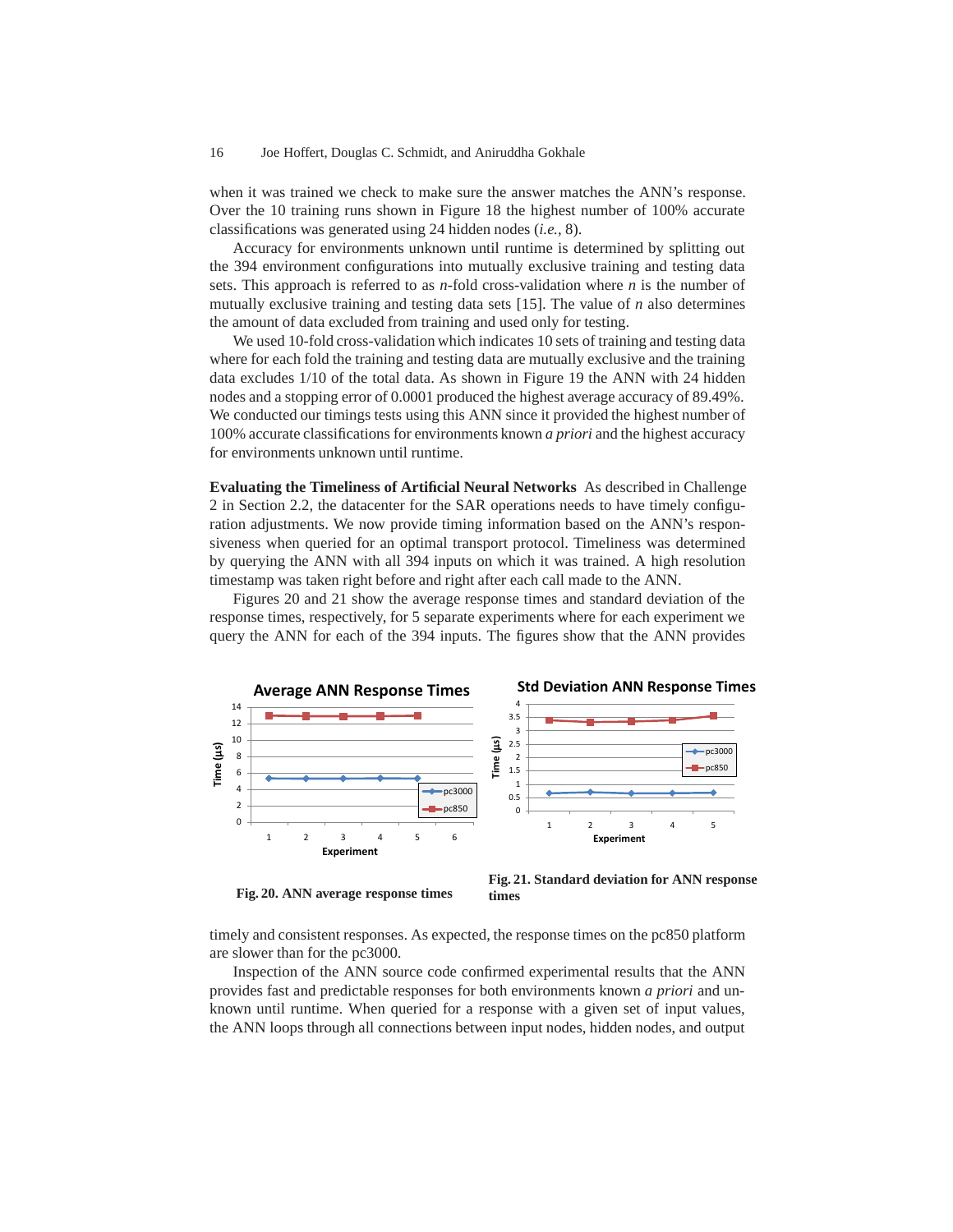nodes. The number of nodes and number of connections between them were determined previously when the ANN was trained. With a high level of accuracy, predictability, and minimal development complexity, ANNs provide a suitable technique for determining ADAMANT configurations.

# **5 Related Work**

This section compares our work on ADAMANT with related R&D efforts.

**Support for adaptive middleware.** Ostermann *et al.* [19] present the ASKALON middleware for cloud environments that is based on middleware for grid workflow application development but enhanced to leverage clouds. ASKALON provides an infrastructure that allows the execution of workflows on conventional grid resources but that can adapt on-demand to supplement these resources with additional cloud resources as needed. In contrast to ADAMANT, however, ASKALON does not address the adaptive configurability needs of enterprise DRE systems in elastic clouds.

Gridkit [8] is a middleware framework that supports reconfigurability of applications dependent upon the condition of the environment and the functionality of registered components. Gridkit focuses on grid applications which are highly heterogeneous in nature. In contrast to ADAMANT, however, Gridkit does not address timely adaptation, nor does it focus on discovering and leveraging the elastic provisioning of cloud resources.

David and Ledoux have developed SAFRAN [7] to enable applications to become context-aware themselves so that they can adapt to their contexts. SAFRAN provides reactive adaptation policy infrastructure for components using an aspect-oriented approach. The SAFRAN component framework, however, provides only development support for maintaining specified QoS. The adaptive policies and component implementation are the responsibility of the application developer. Moreover, SAFRAN does not address timely configuration of components across the elastic resources of cloud computing. In contrast, ADAMANT provides a middleware implementation that adapts to the cloud resources presented to it.

**Machine learning in support of autonomic adaptation.** Vienne and Sourrouille [23] present the Dynamic Control of Behavior based on Learning (DCBL) middleware that incorporates reinforcement machine learning in support of autonomic control for QoS management. Reinforcement machine learning not only allows DCBL to handle unexpected changes but also reduces the overall system knowledge required by the system developers. In contrast to ADAMANT, however, DCBL focuses only on a single computer, rather than scalable DRE pub/sub systems. Moreover, reinforcement learning used by DCBL can have non-constant and even unbounded time complexities unlike ADAMANT which provides fast and predictable decision making.

RAC [5] uses reinforcement learning for the configuration of Web services. RAC autonomically configures services via performance parameter settings to change the services' workload and also to change the virtual machine configurations. Due to RAC's use of reinforcement learning, its determination of an appropriate response is unbounded due to online exploration of the solution space and modification of decisions while the system is running. In contrast, ADAMANT uses ANN machine learning to provide fast, predictable complexity decision making.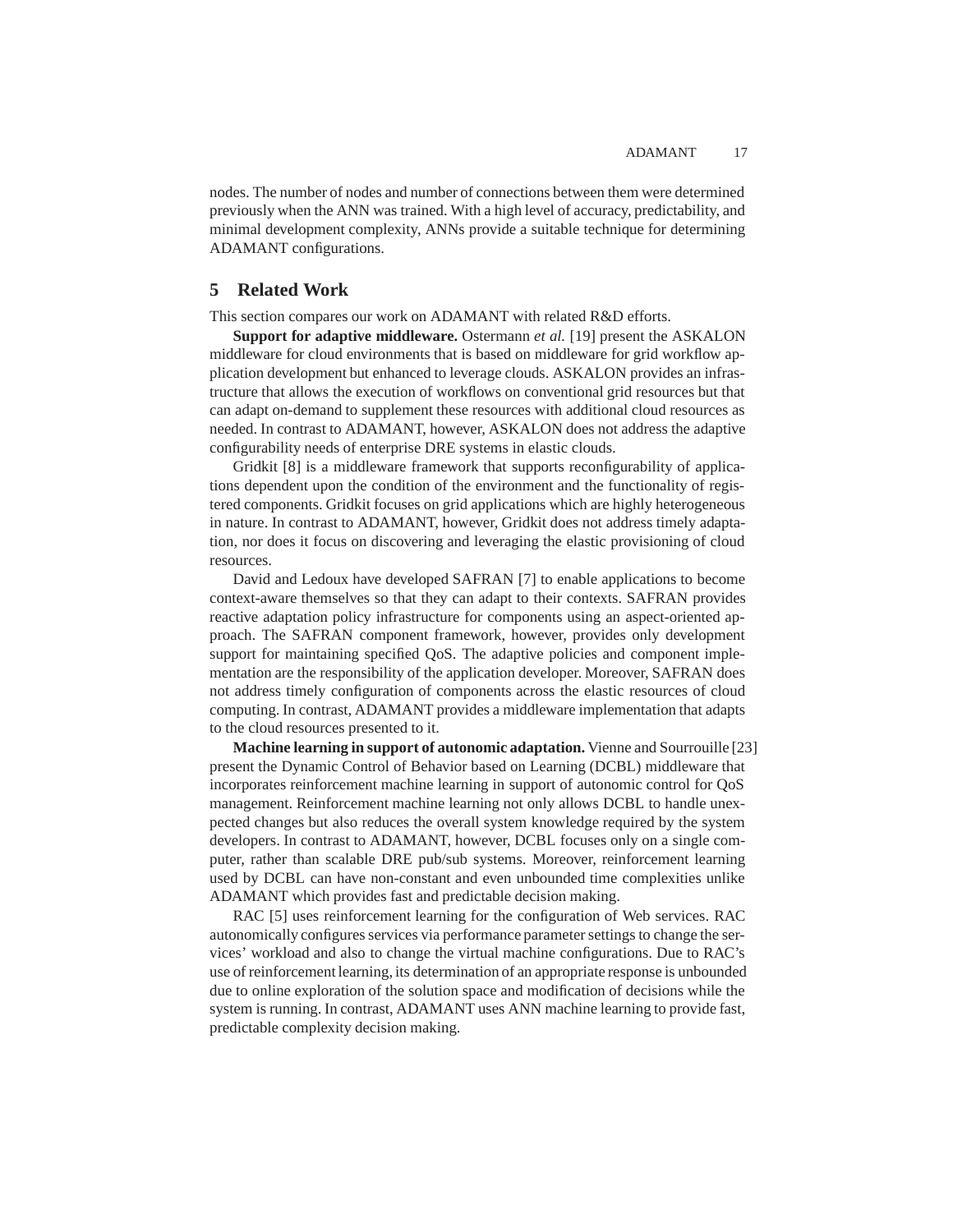Tock *et al* [21] utilize machine learning for data dissemination in their work on Multicast Mapping (MCM). MCM hierarchically clusters data flows so that multiple topics map to a single session and multiple sessions are mapped to a single reliable multicast group. MCM manages the scarce availability of multicast addresses in largescale systems and uses machine learning for adaptation as user interest and message rates change during the day. MCM is designed only to address the scarce resource of IP multicast addresses in large-scale systems, however, rather than timely adaptation based on available resources as done with ADAMANT.

**Infrastructure for autonomic computing.** Grace *et al.* [9] describe an architecture metamodel for adapting components that implement coordination for reflective middleware distributed across peer devices. This work also investigates supporting reconfiguration types in various environmental conditions. The proposed architecture metamodel, however, only provides proposed infrastructure for autonomic adaptation and reconfiguration and does not directly provide an adaptation implementation as ADAMANT does.

Valetto *et al.* [22] have developed network features in support of service awareness to enable autonomic behavior. Their work targets communication services within a Session Initiation Protocol (SIP) enabled network to communicate monitoring, deployment, and advertising information. As an autonomic computing infrastructure, however, this work does not directly provide an implementation unlike ADAMANT.

## **6 Concluding Remarks**

Developers of systems which use DRE pub/sub middleware face several configuration challenges for cloud computing environments. To address these challenges, this paper presented the structure, functionality, and performance of *ADAptive Middleware And Network Transports* (ADAMANT). ADAMANT is pub/sub middleware that uses supervised machine learning to autonomously configure cloud environments with transport protocols that enhance the predictability of enterprise DRE systems.

The results in this paper empirically showed how computing hardware environments affect QoS for these systems and how ADAMANT configures the system based on the computing resources provided at startup in a fast and accurate manner while reducing development complexity over manual adaptation approaches. We selected ANNs to determine appropriate configurations since they provide (1) the highest level of accuracy possible for known environments, (2) better than random or default guidance for environments not known until runtime, and (3) the timing complexity required for DRE systems. The following is a summary of lessons learned from our experience evaluating ADAMANT's configuration performance in various cloud environments:

• **Computing resources affect which QoS mechanism provides the best support.** Differences in CPU speed and network bandwidth affect the choice of the most appropriate QoS mechanism. For certain computing environments, one transport protocol provided the best QoS; for other environments a different transport protocol was best. We leveraged this information to select the appropriate protocol for given computing resources. We are investigating other machine learning techniques that provide timeliness and high accuracy to compare with ANNs.

• **Fast, predictable configuration for DRE pub/sub systems can support dynamic autonomic adaptation.** ADAMANT can accurately and quickly configure a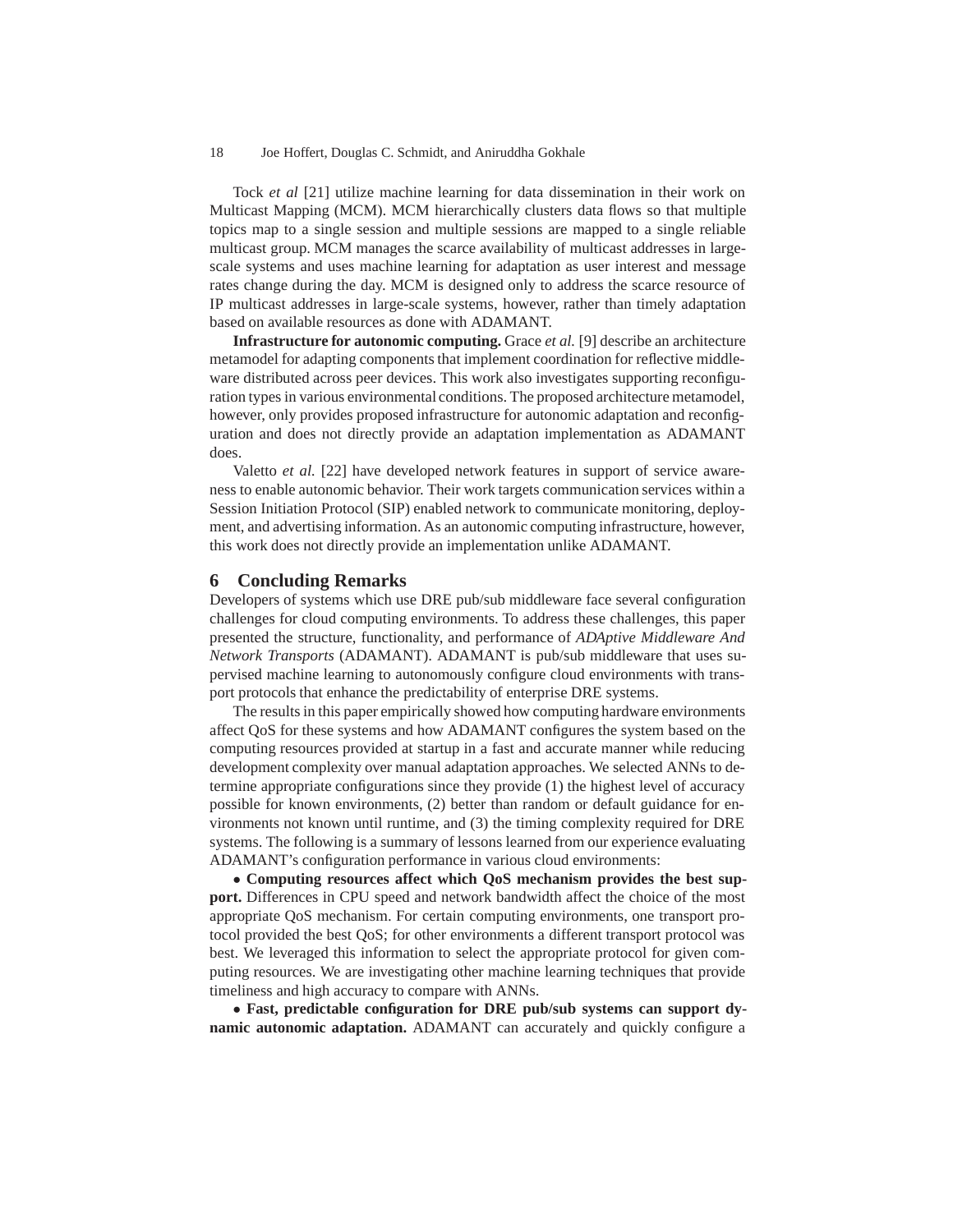DRE pub/sub system at startup in cloud environments. Some systems, however, run in operating environments that change during system operation. The ADAMANT results have motivated future work on autonomic adaptation of middleware and transport protocols to support QoS in turbulent environments. Fast, predictable configuration can be used to adapt transport protocols to support QoS while the system is monitoring the environment. When the system detects environmental changes (*e.g.*, increase in number of receivers or increase in sending rate), supervised machine learning can provide guidance to support QoS for the new configuration.

• **Composite QoS metrics should be decomposed to better understand behavior of the system.** A change in the values from composite QoS metrics can be caused by changes in any of the individual QoS concerns or any combination of the concerns. The composite QoS metrics provide a higher level of abstraction for evaluating QoS and, as with any abstraction, details which might be important can be obfuscated. The composite QoS metrics we use are fairly easy to decompose as shown by Figures 4–9 in Section 4.3, although the more QoS properties that are composed the more decomposition is needed, which is hard, tedious, and time-consuming.

• **Exploring a configuration space for trade-offs requires a disciplined approach with analysis to guide the exploration.** Depending on the number of dimensions involved in the search space there can be many configurations to explore. In this paper we had multiple variables, *e.g.*, CPU speed, RAM, network bandwidth, update rate, % packet loss, number of data readers, NAKcast's timeout value, and Ricochet's *R* value. Since the number of potential experiments was large, we found it helpful to make coarse-grained adjustments for initial experiments. We would then analyze the results to guide areas of refinement to find trade-offs between transport protocols.

All ADAMANT source code and documentation and its supporting ANN tools is available as open-source at www.dre.vanderbilt.edu/˜jhoffert/ADAMANT.

# **References**

- 1. Global Information Grid. The National Security Agency, www.nsa.gov/ia/industry/ gig.cfm?MenuID=10.3.2.2
- 2. Net-Centric Enterprise Services. Defense Information Systems Agency, http://www.disa.mil/nces/
- 3. Balakrishnan, M., Birman, K., Phanishayee, A., Pleisch, S.: Ricochet: Lateral Error Correction for Time-Critical Multicast. In: NSDI 2007: Fourth Usenix Symposium on Networked Systems Design and Implementation. Boston, MA (2007)
- 4. Balakrishnan, M., Pleisch, S., Birman, K.: Slingshot: Time-Critical Multicast for Clustered Applications. In: The IEEE Conference on Network Computing and Applications (2005)
- 5. Bu, X., Rao, J., Xu, C.Z.: A Reinforcement Learning Approach to Online Web Systems Auto-configuration. In: The 29th IEEE International Conference on Distributed Computing Systems. pp. 2–11. IEEE Computer Society, Washington, DC, USA (2009)
- 6. Buyya, R., Yeo, C.S., Venugopal, S., Broberg, J., Brandic, I.: Cloud Computing and Emerging IT platforms: Vision, Hype, and Reality for Delivering Computing as the 5th Utility. Future Generation Computer Systems 25(6), 599 – 616 (2009)
- 7. David, P.C., Ledoux, T.: Software Composition, chap. An Aspect-Oriented Approach for Developing Self-Adaptive Fractal Components, pp. 82–97. Springer LNCS, Berlin / Heidelberg (2006)